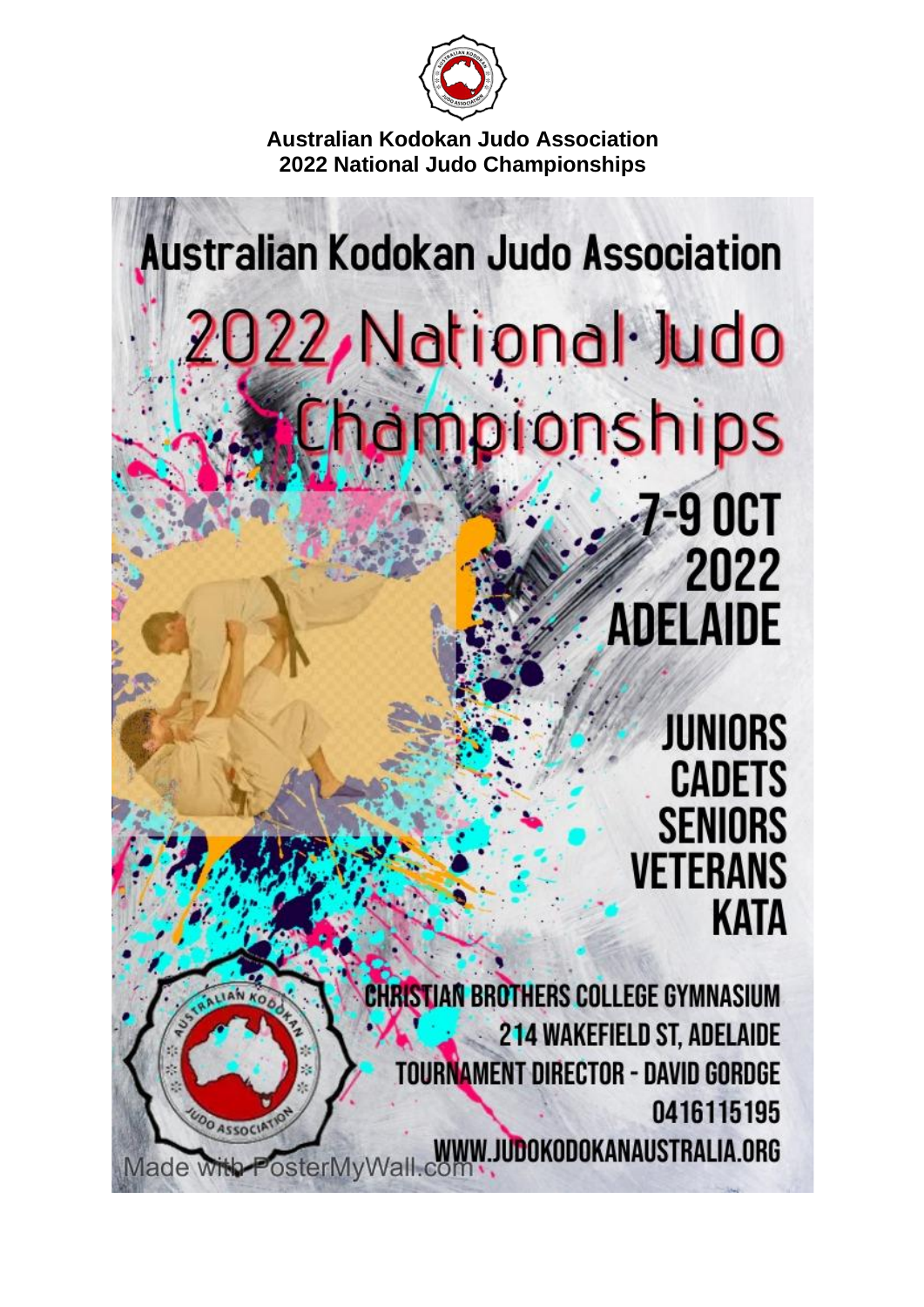

The 2022 Australian Kodokan Judo Association (AKJA) National Judo Championships will be held from **Friday 7 th to Sunday 9 th October 2022** at Christian Brothers College Gymnasium, 214 Wakefield Street, ADELAIDE (CBD). This event is being hosted jointly by the Kodokan Judo Association (SA) and the Australian Kodokan Judo Association.



## *COMPETITION SCHEDULE*

### **Friday 7 th October: – Junior & Cadet Weight In:**

- National Kata Tournament
- Junior & Cadets Weigh In 5.00 5.45pm at the venue

The Kata tournament is expected to commence at 4.00pm. Players are required to present at the control table 30 minutes prior to the commencement of the Kata Tournament (3.30pm). There will be a 30 minute warm up period prior to the commencement of the Kata Tournament. Medal ceremony for the Kata Tournament will take place at the conclusion of the event.

#### **Saturday 8 th October: - Junior & Cadet Shiai Divisions**

- Referees Seminar 8.15am 8.45am
- AKJA National Championships Opening Ceremony 9.00am 9.30am
- Junior & Cadet Division commences 9.30am
- Lunch Break –approximately 12.15 12.45pm
- AKJA AGM; At the conclusion of the days events
- Senior & Masters Weigh In;  $4.30 5.00$ pm at the venue

Competition on this day will be for players 6 years to 17 years. There will be a 30 minute lunch break scheduled for 12.15pm. Competition will resume at 12.45pm. Two - Three mat areas will be operating. Medals will be presented at the conclusion of the day's events.

#### **Sunday 9 th October: - Senior/Masters Shiai Divisions**

- AKJA National Championships Senior/Masters Tournament 9.00am 3.00pm (approx.)
- Lunch Break -12.00 12.30pm

Competition on this day will be for players entered in the Seniors & Masters divisions. Two mat areas will be operating. There will be a 30 minute lunch break scheduled for approximately 12.00pm. Competition will resume at 12.30pm. Medals will be presented at the conclusion of the days events.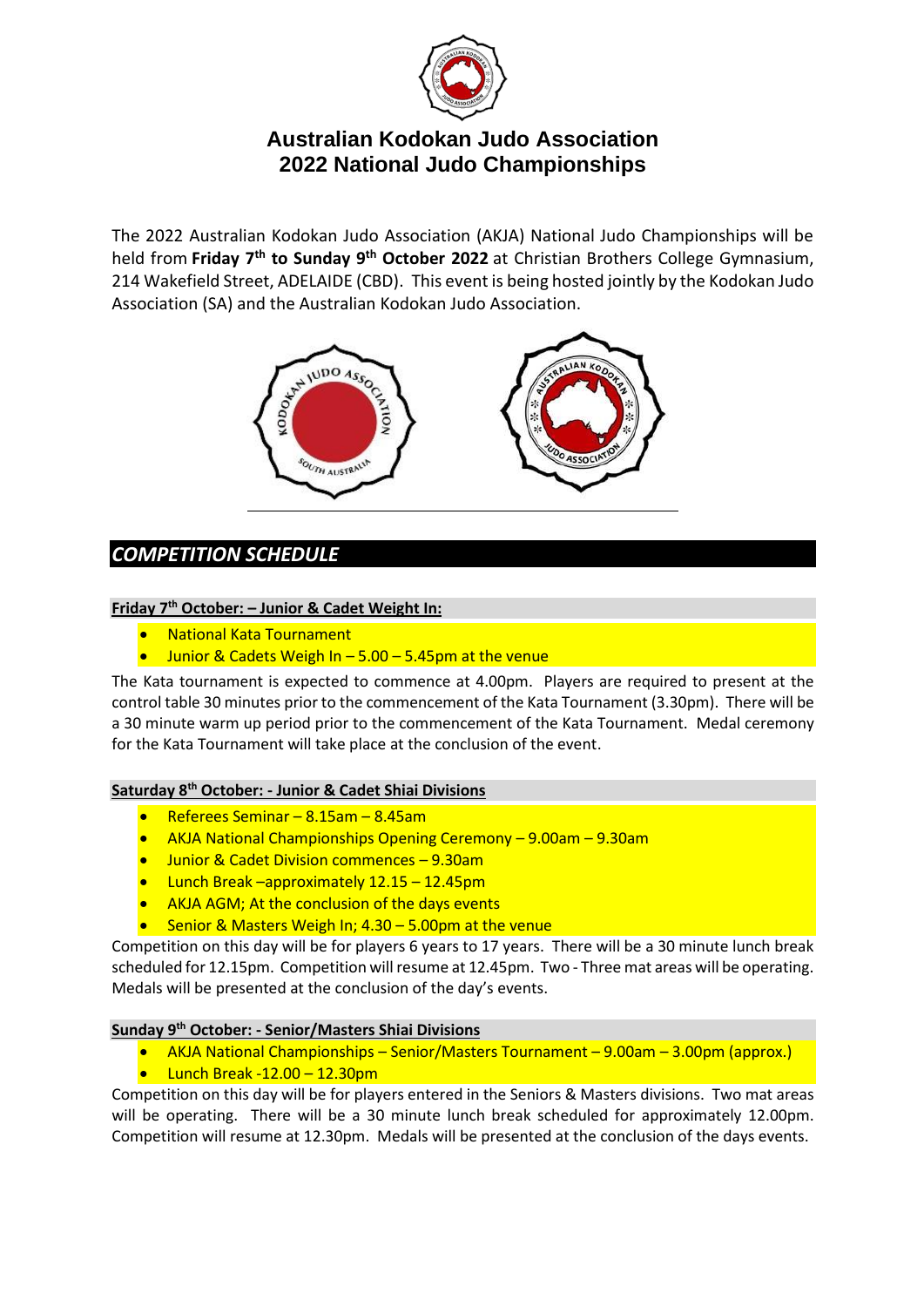

## *COMPETITOR ENTRIES & FEES*

State Associations and Clubs are reminded that all entries must be submitted to the AKJA **ELECTRONICALLY** (on the attached mass entry form) to the Tournament Director at: [gordge.david@gmail.com](mailto:david.gordge@optusnet.com.au) by 16/9/22.

## **ENTRY FEES:**

| Seniors & Cadets: | \$60.00 per category | Cadets also entering Senior divisions – extra \$30 |
|-------------------|----------------------|----------------------------------------------------|
| Juniors (U16):    | \$40.00 per category |                                                    |

Entries made afterthis date (16/9/22) carry a late entry fee of \$60.00 per category and will be accepted up until 7 days prior to the commencement of the Championships. Entries into the open categories are free if the entrant has competed in a weight category.

Payments can be made via EFT to: **Australian Kodokan Judo Association Bendigo and Adelaide Bank Limited BSB: 633-108 A/N: 2982 486**

*In the description field, please put either the surname for individual payments or club/State name for bulk payments to identify who has paid.* 

*It would be preferred if each State Association could compile all individual entries for their Association and submit/pay together. Cheques will also be accepted but please do not post cash.*

When posting the hardcopy entry/waiver forms, please attach a copy of the EFT bank payment to confirm payment. Please do not email the individual entry/waiver forms as we require the original signed hardcopy for management/insurance purposes.

States and Clubs must have each competitor complete the individual entry waiver form (also enclosed herewith) and have them submitted to the Tournament Director by the listed closing date.

The AKJA only requires the mass entry form (Excel spreadsheet with names & weights etc) to be sent in electronically by the due date (16/9/22) with proof of payment. Please do not alter the format of the Excel spreadsheet.

**The hardcopy individual entry/waiver forms are to be received by the Tournament Director by no later than 30th September 2022 to the address below.** 

AKJA Inc. Tournament Director 917a South Road, Clarence Gardens S.A. 5039

**No entry will be accepted without the appropriate fee and on the proper form.**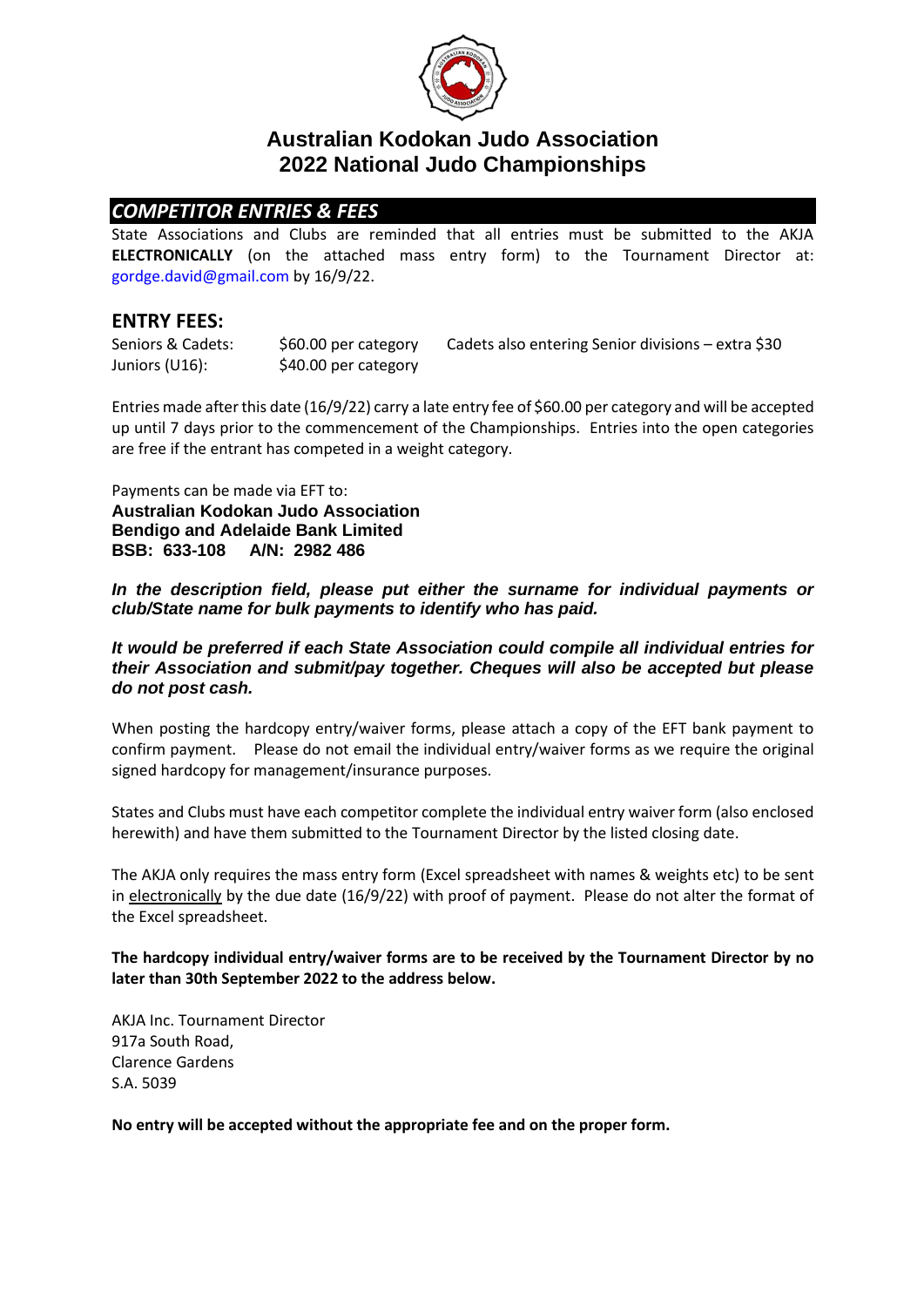

Competitors will be entered in the appropriate age and weight category to which they belong. Those competing in the Cadet Category (16 & 17 years inclusive) may also enter the appropriate senior weight category with an additional fee of \$30.00 if they so desire. Please ensure that it is identified on the mass entry form and individual entry/waiver where a cadet wants to enter the senior tournament also. States and Clubs are reminded that natural birth date applies at all AKJA Tournaments. Random proof of age checks may be conducted at the discretion of the AKJA.

There is no limitation of player numbers entered by any State or Club. Entry forms can be obtained from the AKJA website at: [www.judokodokanaustralia.org.au.](http://www.judokodokanaustralia.org.au/)

States and Clubs must notify the Tournament Director (David Gordge) of any weight changes by no later than the 30<sup>th</sup> September 2022. Please ensure junior weights are correct otherwise penalties for not doing so will have to be re-introduced. The AKJA Inc. reserves the right to amalgamate divisions or separate ages as may be required on the day.

## **KATA**

The Kata Tournament entry fee is \$60.00 per team per Kata, \$90.00 per team for two Kata, \$120 per team for three Kata. The Kata to be contested are; Nage No Kata Katame No Kata Kime No Kata

Separate Kata entry forms are also enclosed herewith. Kata entries and the appropriate fees must be lodged at the same time as the Shiai entries.

A Kata competitor competing in one Kata cannot compete in the same Kata with a different partner. Kata pairs can be same sex or mixed. Kata competitors must report to the control table by no later than 30 Minutes (3.30pm) **before the Start of the Kata Tournament at 4pm on the 7 th October, 2022.**

#### *OPENING CEREMONY:*

An opening ceremony to commence the AKJA National Championships will be held between **9.00am – 9.30am on Saturday**, prior to the commencement of the Junior Competition. Junior, Cadet, Senior & Masters competitors are requested to assemble in their individual State Teams for an introduction and walk on.

The Australian Kodokan Judo Association (AKJA) supports and encourages the involvement of participants in 'Juniors, Cadets, Seniors and Masters Age' divisions for contest in both Shiai (full contact judo competition) and Kata (demonstration of forms) tournaments.

Whilst the AKJA Contest Rules are utilised at all AKJA and affiliate member governed Shiai tournaments, some rule modifications have been made by the AKJA to be adapted and utilised at tournaments for Junior age divisions.

All players (parents or guardians where the player is a child) will be required to complete & sign a **Warning, Waiver & Release form** before being allowed to compete in the tournament.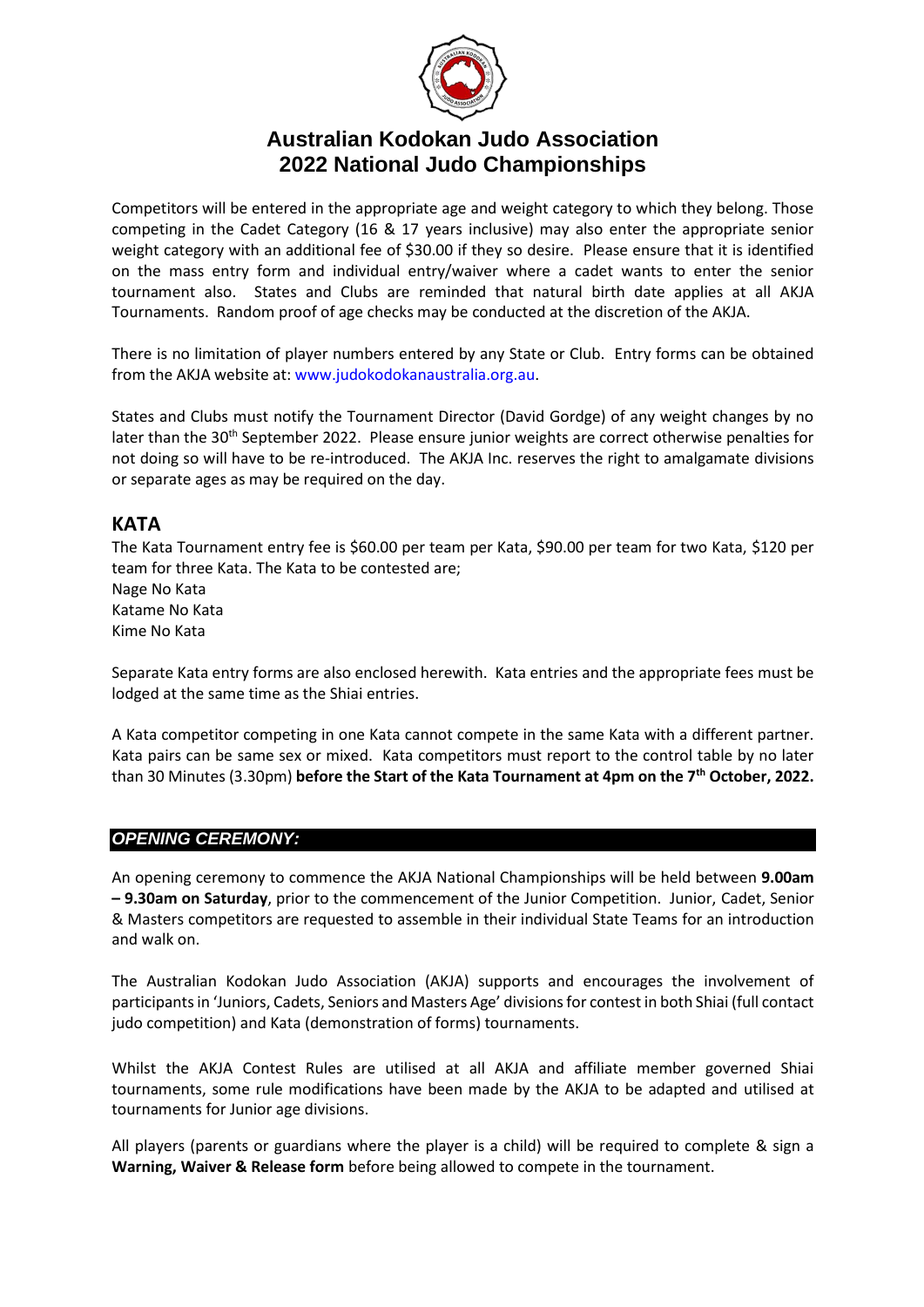

- All Shiai weight/age divisions will be run as round-robin contests divided into pools where required.
- Combined open weight divisions will be conducted at the conclusion of all senior weight/age divisions. Depending on competitor numbers, open weight divisions will be run as round-robin tournaments.
- If there are excessive numbers in each open group, the open tournaments will be conducted as knock out. Participants will be advised which draw type will be utilised prior to the competition. This will be at the discretion of the tournament director on the day.

## *MODIFIED RULES FOR JUNIOR COMPETITORS:*

The AKJA conducts modified rules for children at tournaments. It has always been the belief of the AKJA, that Judo is a recreation & sporting activity that should be enjoyed by the people participating in it, especially children. The AKJA aims to promote Judo in a safe environment & has for many years, applied modified age/weight groups & rules to the Junior divisions.

#### **The AIM:**

The aim of doing so is to enhance enthusiasm, increase physical activity and encourage the participation of younger players in competition, whilst keeping the activity - fun. The modified rules for the children competing in all groups U13yrs is designed to remove the pressure to just win but at the same time reward players for trying better techniques.

#### **The RULES:**

Instead of awarding a match when one competitor achieves an Ippon score, the idea is to encourage the young players to do more techniques and get a higher number of scores. Sometimes at the younger ages, it doesn't take much for an opponent to fall over in such a manner that an Ippon is awarded, thus ending the bout relatively quickly. Although this is in accordance with the rules and in the spirit of competition, it doesn't serve to teach the young kids much about the sport; meaning that in some cases, it is over before it has really started. Therefore the modified scoring system should give players a better chance to score instead of walking away dejected as sometimes happens. There can only ever be one winner and one loser, but this system is designed to encourage better participation and enjoyment for children.

Scoring for players accumulates until either one of the players achieves 2 Ippons (contest is over) or the siren sounds. The contests are continuous time (2 minutes continuous for U10 groups & 3 minutes continuous U13 groups) and scores are counted in point form as follows:

| Ippon:                        | 10 points |
|-------------------------------|-----------|
| Waza Ari:                     | 7 points  |
| Yuko:                         | 5 points  |
| <b>Yusei-gachi (Decision)</b> | 1 point   |

Working out who the winner is will depend on which player has the higher number of scores. In a round robin tournament where two players have equal wins, then the player with the most points will win on count back. Should the points be the same, the decision will be awarded to the player who won out of the two.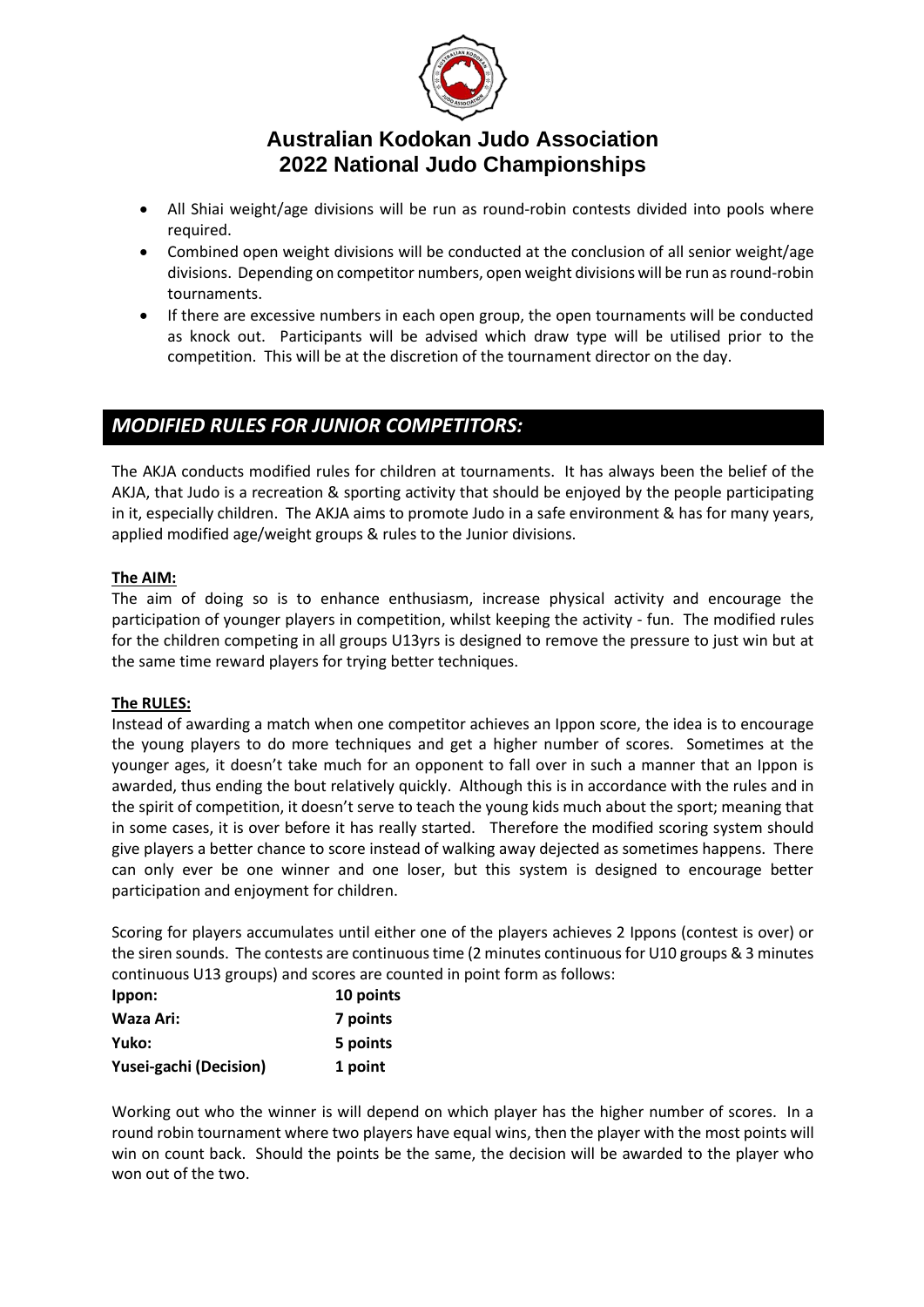

#### **REMEMBER,**

This initiative is about encouraging the younger players to attempt their techniques in an environment which rewards them for doing so but whilst having fun at the same time. This is grass roots Judo and it is designed to promote a better application of techniques by relieving the pressure of 'the one Ippon wins the tournament' stress.

## **General Information**

## *SPECTATOR ENTRY FEES:*

**COST:** Saturday & Sunday - Shiai \$10 adults (15 yrs & over) each day Kids U15yrs FREE entry.

#### **Shiai**

Competitors at this tournament will only be allowed to compete in **ALL WHITE JUDOGI.** In addition, States and clubs are reminded that Juniors compete under modified rules and children under 13 years will compete under a multiple scoring system with continuous time operative. The rules of this tournament will be governed by the AKJA Contest Rules 2021. An electronic copy of the rules can be found on the AKJA webpage.

#### **Weigh In**

The Weigh-in/Registration for the Juniors & Cadet divisions is between 5.00 - 5.45pm on Fri 7<sup>th</sup> October at the venue. The weigh in for the Senior & Masters Divisions will be conducted on Saturday afternoon  $8<sup>th</sup>$  October between 4.30 – 5.00pm at the venue. There is NO weigh in on the day of contest.

#### **Warm up/Practice**

There will be no formal warm up time allocated for Shiai participants. A warm up mat will be provided in the main hall area.

#### **Results**

Results for the AKJA Championships will be available at the venue & on the AKJA Webpage & Facebook page.

#### **Medal Presentations**

Medals will be presented to persons achieving  $1^{st}$ ,  $2^{nd}$  &  $3^{rd}$  place in both Shiai and Kata contests & will occur at the conclusion of each day's events at the venue.

The allocation of medals is as follows:

**Shiai** Individuals achieving  $1^{st}$ ,  $2^{nd}$  and  $3^{rd}$  place.

**Kata** Both Uke & Tori pairs achieving 1<sup>st</sup>, 2<sup>nd</sup> and 3<sup>rd</sup> place.

In line with the AKJA Sporting Code medals will only be presented where competitors have competed for a place in a set age/weight division. Medals will not be awarded for persons listed in weight divisions where no contest occurs.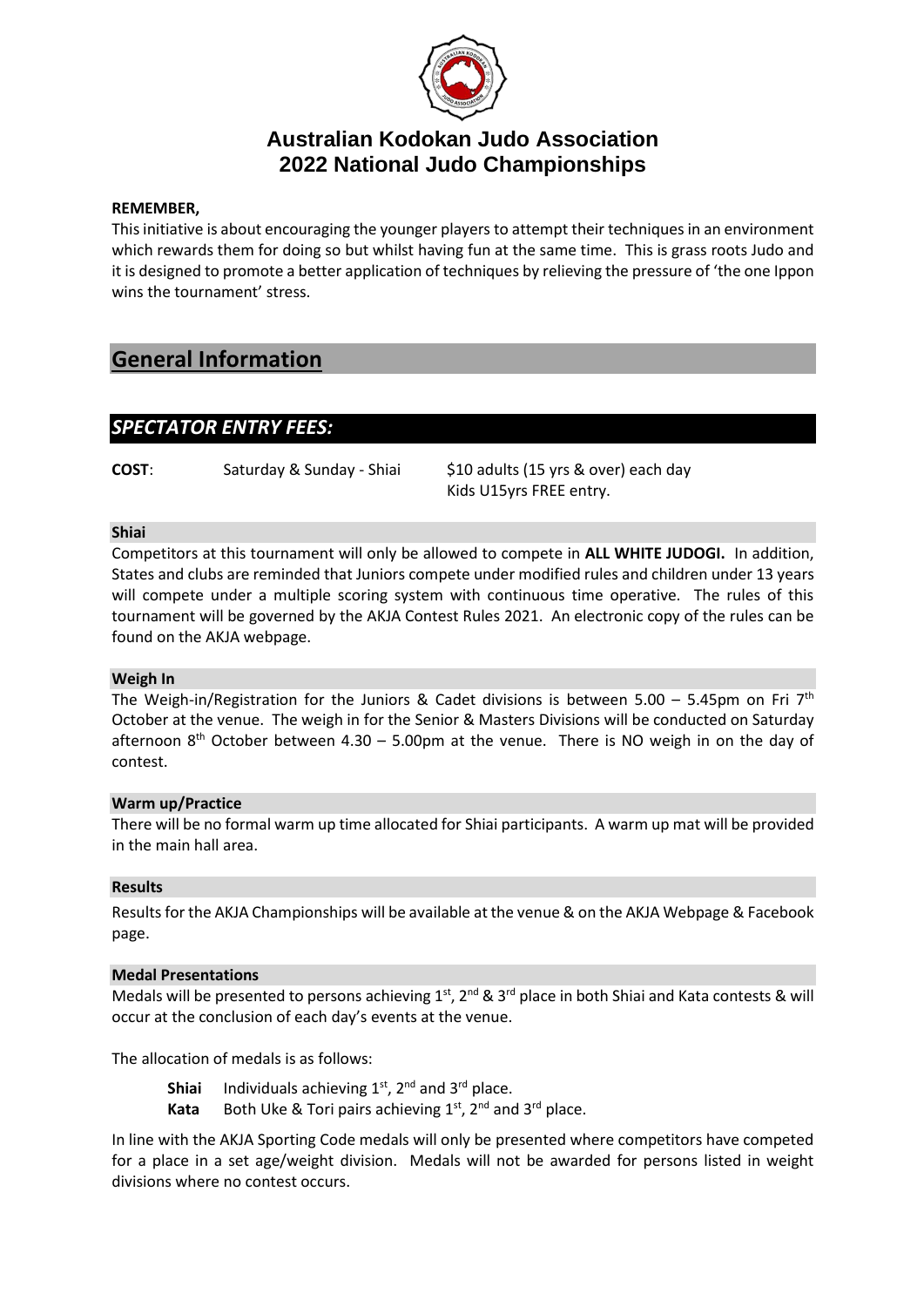

#### **Appeals Process**

Any contest decision being appealed will be dealt with at the time of the contest and in accordance with the AKJA Contest Rules. The majority decision of 3 referees presiding over any contest will be final. The Referees Commission will be present and available to assist with any disputes that may arise.

Any other issue involving a player's participation in the event will be dealt with by the Tournament Director & Tournament Committee on the day. Where any participant is not satisfied with the outcome of any deliberated decision, they will be entitled to lodge a formal complaint with the Tournament Director.

The Tournament Director will then present the complaint/appeal to the "Appeals Committee" which will consist of the Tournament Director (Mr David GORDGE), AKJA Referee Director or his nominee and one other nominated senior Sensei of the AKJA. The person making the complaint will be advised of the outcome of the complaint as soon as is practicable.

#### **Judo-Gi's**

Only white Judo Gi's will be worn at the tournament. Red and White belts/sashes will be provided for use.

#### **Injuries**

Should an injury occur, AKJA rules will be followed. However some common-sense modifications have been included and are as follows;

The Medical/First Aid Officer may recommend to the Referee Commission that a competitor be excluded from further tournament participation if they have received or are suffering from concussion or injury deemed by that Medical Officer to be detrimental to the competitor's health.

The advice of the Medical Officer shall be accepted by the Referee's Commission and the player excluded from further participation until declared fit to resume competition by a Legally Qualified Medical Practitioner.

All players rendered unconscious will be excluded from any further contest on the day and should seek medical advice ASAP after the incident. *Eg: Player blacks out as a result of a choke/strangle technique.* The decision of the Referees Commission in consultation with the Medical/First Aid officer shall be final.

#### **REFEREES**

All States are requested to submit a list of their active ranked referees who are willing and able to attend these Championships in a Refereeing capacity. Referees are a necessary part of any tournament and for this one to be a success, referee help is needed. It is requested that every State please provide a number of referees prepared to assist with this task. In addition, a list of active candidate referees (should hold a minimum of a State "A" licence) who wish to undertake examination at these championships for a National licence should also be submitted at the same time.